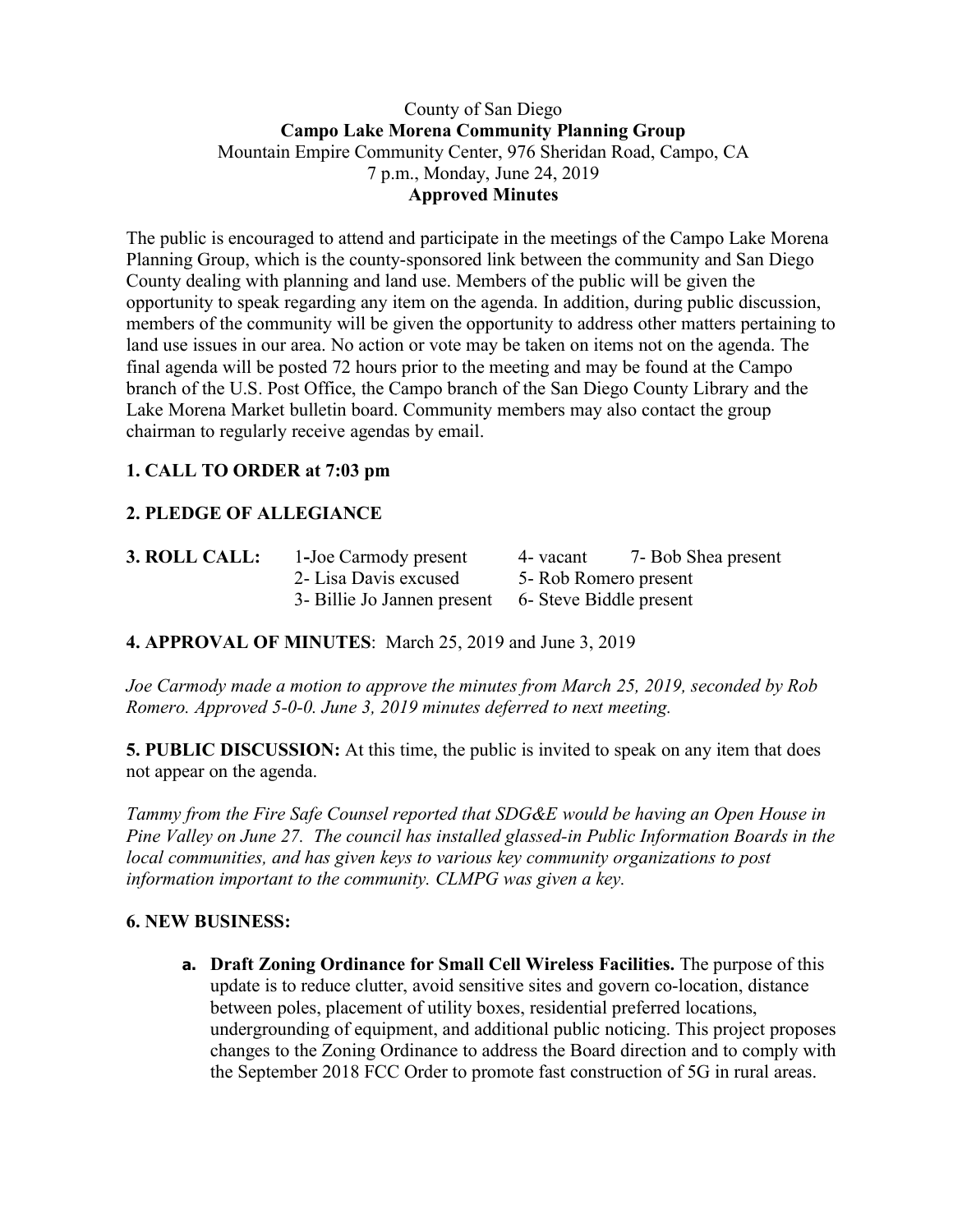The draft Zoning Ordinance Update for Small Cell Wireless Facilities is available for public review from May 31, 2019 – June 30, 2019**. Discussion and vote.**  Download the draft ordinance at the project website: https://www.sandiegocounty.gov/content/sdc/pds/advance/smallcellwirelessfacilities.html The FCC order is here: https://www.fcc.gov/document/fcc-facilitates-wireless infrastructure-deployment-5g County presented in detail.

*The Planning Group and public expressed concerns about safety, locations, notices, permitting and numerous other issues. The Planning Group will have a Special Meeting on July 1, 2019 to formulate a response to this project.*

**b. CLMPG comments in Draft Environmental Impact Statement for the proposed Campo Wind Project, located on the Campo Indian Reservation.** The project's 60 turbines, which are approximately twice the size of the existing (Kumeyaay Wind) array, will be distributed throughout the southern spur of the reservation, down to the U.S.-Mexico border. It also borders both Campo and Boulevard. Full documents are posted at www.campowind.com. July 8 is the comment deadline. All members of the public may comment independently, or propose topics this evening for the planning group letter.

*Joe Carmody made a motion to approve the draft letter written by the chairman, and Rob Romero seconded. Motion passes, 4-1-0.*

**c. Bob Shea has new information about unsafe power lines in Lake Morena Village**, for which a letter might be required.

*Bob had a detailed report on his finding in the Village, He has been in contact with SDG&E representatives and seems concerned by their conclusions about fire safety issues. He had a proposed letter he wanted to send a letter directly to Supervisor Jacob. Joe Carmody made a motion, seconded by Steve Biddle, to send the letter as written to Supervisor Jacob's aide Matthew Parr. Motion passed 5-0-0.*

#### **7. OLD BUSINESS:**

**a. Solar Projects Subcommittee report: Co-Chairman Rob Romero.** Update of committee membership.

*Joe Carmody reported that he has tried to contact the project manager several times. Supervisor Jacob's office received the community's petition and will make sure it is included as part of the Administrative Record. There seems to be no new activity on this project with the County.*

**b. Standing subcommittee reports (no action):** Groundwater, Rob Romero; Sewer and Septic, Joe Carmody; Community Economic Impacts, Steve Biddle; Traffic and Public Safety, Bob Shea.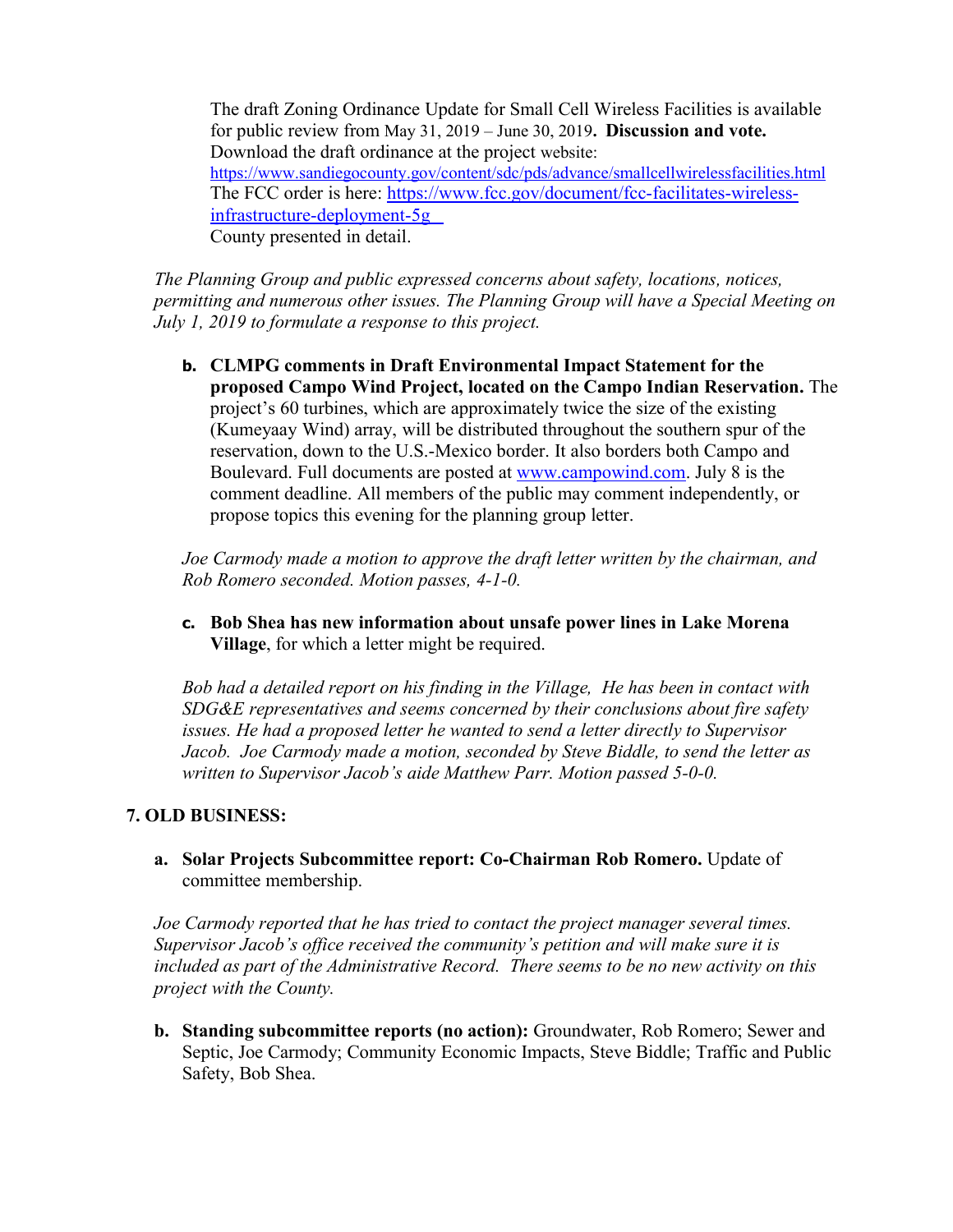*Rob mentioned sewer issues in South Bay and desalination. Steve mentioned that Mountain Health has merged with San Ysidro Health.* 

**c. Chairman's Report:** Billie Jo Jannen Ordinance Update next month. She will also write to the Attorney General Office about possible Brown Act violations by the Sunrise Power Link Mitigation group.

*Rob Romero made a motion to extend the meeting by 30 minutes, Steve seconded, and motion passes 5-0-0.*

## **8. CORRESPONDENCE AND ANNOUNCEMENTS**

- **a. The Star Ranch vesting and landscape architecture maps** are available, both at meetings and by appointment with the CLMPG chairman. Staff has delayed release of the EIR until it can figure out what type of greenhouse gas analysis large projects should include**.** The ranch was offered for sale in an announcement sent out in late November. The Back Country Land Trust and several co-investors are negotiating to buy it. **The proposed plan is still in play and is part of the property offering, but will be abandoned if purchased by trust entities.**
- **b. We have received updated plans for the proposed 17-acre industrial solar application at 1827 Lake Morena Drive.** They are available, both at regular meetings and by appointment with the CLMPG chairman or Solar Subcommittee chairmen. Please contact Solar Subcommittee co-chair **Rob Romero** or **Joe Carmody** to participate in formulating community responses.
- **c. Board of Supervisors hearing date for the Otay Ranch Village 14 and Planning Areas 16/19 General Plan Amendment (GPA) is set for June 26, 2019 at 9 a.m.** This project reaches from Spring Valley into Jamul planning area, and can be expected to impact Highway 94 heavily. **Forwarded to group.** Project page here: https://www.sandiegocounty.gov/pds/ceqa/OtayRanchVillage14.html.
- **d. June 6 agenda and May 2 minutes for Boulevard Community Planning Group**, from Chairman Donna Tisdale. **Forwarded to group.**
- **e. Notice of June 16 hearing at Campo Tribal Hall, for newest wind turbine DEIS**, sent by BPG Chairman Donna Tisdale. **Forwarded to group.**
- **f. Letter from Superintendent Kathy Granger of Mountain Empire Unified School District**, clarifying information about the district's past request for county land in the Camp Lockett footprint. **Forwarded to group.**
- **g. Invitation from SDC Health and Human Services to public workshops** intended to provide public input on the agency's consolidated plan for money from block grants and other funds. The five-year consolidated plan is a required by the federal government as a condition of receiving federal funds. **Forwarded to group.** More information at https://www.sandiegocounty.gov/sdhcd